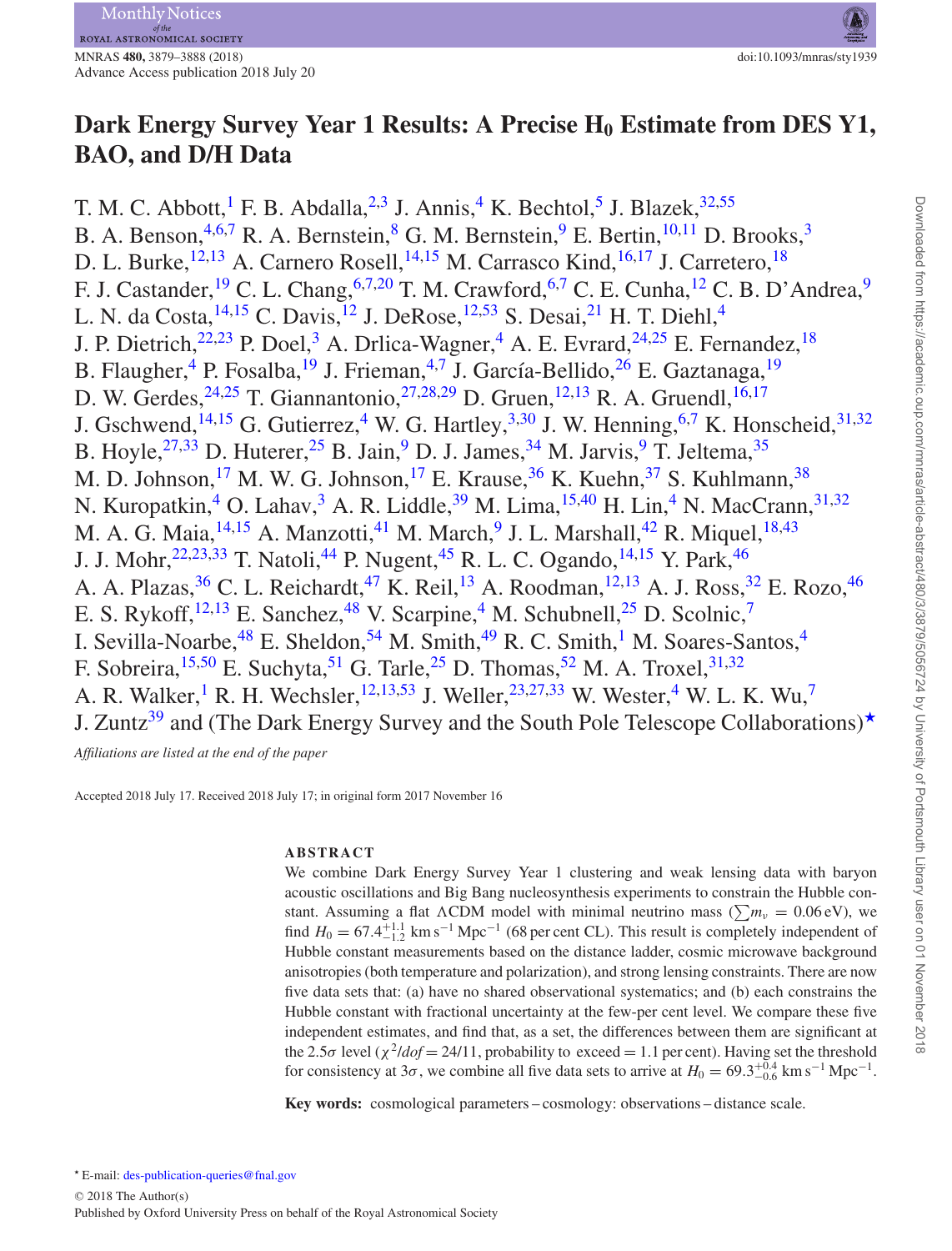## **1 INTRODUCTION**

The current standard model of cosmology is remarkably successful. With only six free parameters, it can accurately describe the entire history of the Universe. The variety of data fit by this remarkable model includes primoridal light element abundances (e.g. Cooke et al. [2016,](#page-7-0) hereafter [C16\)](#page-7-0); the temperature and polarization angular power spectra of the cosmic microwave background (CMB) anisotropies (e.g. Planck Collaboration [2015;](#page-7-1) Henning et al. [2018\)](#page-7-2); the distance–redshift relation of standard candles such as Type Ia supernovae (SNe) (e.g. Betoule et al. [2014\)](#page-7-3); galaxy–galaxy (gg) clustering in the late-time Universe (e.g. Gaztañaga, Cabré & Hui [2009;](#page-7-4) Beutler et al. [2011;](#page-7-5) Ross et al. [2015;](#page-7-6) Alam et al. [2017\)](#page-7-7); the time delays of multiply imaged quasars (e.g. Bonvin et al. [2017\)](#page-7-8); and weak gravitational lensing measurements (e.g. Mandelbaum et al. [2013;](#page-7-9) Alsing, Heavens & Jaffe [2017;](#page-7-10) DES Collaboration [2017;](#page-7-11) Hildebrandt et al. [2017;](#page-7-12) Troxel et al. [2017;](#page-7-13) van Uitert et al. [2017\)](#page-7-14).

Despite its tremendous success and its remarkable simplicity, the standard model of cosmology is theoretically surprising. In this model, ≈85 per cent of the matter in the Universe is dark matter, detected only through its gravitational impact on observable matter. Additionally, the current accelerating expansion of the Universe requires  $\approx$ 70 per cent of the energy in the Universe to take the form of either a cosmological constant, a dynamical field with negative pressure, or a modification of general relativity. While the cosmological constant is usually viewed as the most conservative solution to this theoretical challenge, its interpretation as a manifestation of vacuum energy leads to naive predictions that differ from the observed value by many orders of magnitude (Weinberg [1989\)](#page-7-15).

In short, the standard model of cosmology has provided indirect evidence of not one but two distinct extensions of the standard model of particle physics. It is therefore reasonable to expect that any cracks in this standard cosmological model might herald yet another surprise in our understanding of the cosmos.

One such possible crack arises from the value of the Hubble constant, i.e. the current rate of expansion of the Universe. The Hubble constant can be directly measured using Type Ia SNe, whose luminosities are calibrated using SNe hosted by nearby galaxies with known distances. Alternatively, measurements of the CMB indirectly constrain the Hubble constant via its impact on the CMB anisotropies. Both of these measurements are remarkably precise. Currently, the most precise SN measurement of the Hubble constant is that of the SH0ES collaboration, most recently updated in the work by Riess et al. [\(2018\)](#page-7-16). They report  $H_0 = 73.52 \pm 1.62 \text{ km s}^{-1} \text{Mpc}^{-1}$ . This value is in excellent agreement with that of Freedman et al.  $(2012, H_0 =$  $(2012, H_0 =$  $74.3 \pm 1.5 \pm 2.1 \,\mathrm{km \ s^{-1} Mpc^{-1}}$  and is to be compared to that inferred from *Planck* measurements assuming a flat  $\Lambda$ CDM model with minimal neutrino mass,  $H_0 = 67.3 \pm 1.0$  km s<sup>-1</sup>Mpc<sup>-1</sup> (*Planck* TT + low-*l* only). These two values are discrepant at  $3.3\sigma$ .<sup>1</sup> This difference provides a strong motivation for searching for alternative methods of measuring the Hubble constant (Freedman [2017\)](#page-7-18).

As first highlighted by Addison, Hinshaw & Halpern [\(2013\)](#page-7-20) and Aubourg et al. [\(2015\)](#page-7-21), the baryon acoustic oscillation (BAO) signature in the clustering of galaxies provides a standard ruler that enables us to determine  $H_0$  in a way that is independent of CMB anisotropies. The argument is as follows: Slight density fluctuations in the early universe launched sound waves at the epoch of the Big Bang. These sound waves travelled through the photon–baryon plasma until the epoch of decoupling, at which point the waves were no longer pressure supported and stalled. The distance travelled by these waves before stalling – the so-called sound horizon  $r_s$  – can be readily computed a priori for any set of cosmological parameters. The overdensities due to these sound waves seeded galaxy formation, leading to a bump in the galaxy correlation function at distances equal to the sound horizon  $r<sub>s</sub>$ . This bump is the so-called BAO feature.

Observationally, the BAO feature allows us to measure either the angle spanned by the distance  $r_s$  – leading to a constraint on  $D_M/r_s$ – or the redshift interval corresponding to two galaxies separated by a distance  $r_s$  along the line of sight – leading to a constraint on  $cH^{-1}/r_s$ . Here,  $D_M$  is the comoving angular diameter distance to the galaxies in question, and  $H(z)$  is the Hubble expansion rate at the redshift of the observed galaxies. In a flat  $\Lambda$ CDM model, the Hubble rate is primarily sensitive to the Hubble constant  $H_0$  – typically parametrized via *h*, where  $H_0 = 100h$  km s<sup>-1</sup>Mpc<sup>-1</sup> – and the total matter density parameter  $\Omega_{\rm m}$ . As an integral over the Hubble rate, these parameters also govern the behaviour of the angular diameter distance  $D_M$ . Finally, the sound horizon  $r_s$  depends on: (1) the mean temperature of the CMB; (2) the dark matter density  $\Omega_{dm}h^2$ , and (3) the baryon density  $\Omega_b h^2$ . In practice, the precision with which the mean CMB temperature is known is already sufficiently high that we may ignore its observational uncertainties.

In summary, assuming the CMB temperature is known, and*within the context of a flat*  $\Lambda$ *CDM cosmology*, the BAO observables  $D_M/r_s$ and  $cH^{-1}/r_s$  fundamentally depend on three key cosmological parameters only:  $\Omega_{\rm m}$ ,  $\Omega_{\rm b}h^2$ , and *h*. BAO measurements at a single redshift will necessarily result in strong degeneracies between these parameters. Fortunately, the sensitivity of the sound horizon  $r_s$  to  $\Omega_b h^2$ is relatively mild (*dln r<sub>s</sub>*/*dln*  $\Omega_b h^2 \approx 0.13$ , Aubourg et al. [2015\)](#page-7-21), so even modest independent (i.e. non-BAO) constraints on  $\Omega_b h^2$  suffice to break the  $\Omega_h h^2$  degeneracy.

Big Bang nucleosynthesis (BBN) enables us to measure  $\Omega_b h^2$ through its impact on the primordial deuterium-to-hydrogen (*D*/*H*) ratio. During BBN, deuterium is burned to create <sup>4</sup>He. The reaction rate increases with increasing baryon density, so *D*/*H* decreases monotonically with  $\Omega_b h^2$ <sup>2</sup>. The current best method for determining the primordial *D*/*H* ratio relies on extremely low-metallicity line of sight to quasars, as determined from the quasar absorption spectrum. Such pristine lines of sight are unpolluted by baryonic processes in stars, so their element abundance ratios are expected to be primordial. Measurements of damped Ly  $\alpha$  systems in the quasar absorption spectra are used to infer the *D*/*H* ratio along these lines of sight, which in turn enables us to infer  $\Omega_b h^2$ .

Even after including BBN data, a single BAO measurement will exhibit a strong  $\Omega_{\rm m}$ –*h* degeneracy. This degeneracy ellipse rotates as the redshift is varied, so two BAO measurements that span a large redshift range can break this degeneracy. Aubourg et al. [\(2015\)](#page-7-21) and

<sup>1</sup>Throughout this work, we rely exclusively on *Planck* TT + low-*l* polarization data. This ensures the *Planck* data set is independent of the SPTpol data set (Henning et al. [2018\)](#page-7-2). Including high-*l Planck* polarization data increases the discrepancy between *Planck* and SH0ES to  $3.8\sigma$ , as quoted in Riess et al. [\(2016\)](#page-7-19). However, Planck Collaboration [\(2015\)](#page-7-1) found evidence for instrumental systematics in their high-*l* polarization spectra and urge caution while interpreting features in them.

<sup>&</sup>lt;sup>2</sup>Here, we follow Planck Collaboration  $(2015)$  and focus exclusively on *D*/*H* observations because of the more difficult nature of the observations and interpretation of other light elements, e.g. lithium (for a review, see Fields, Molaro & Sarkar [2014\)](#page-7-22).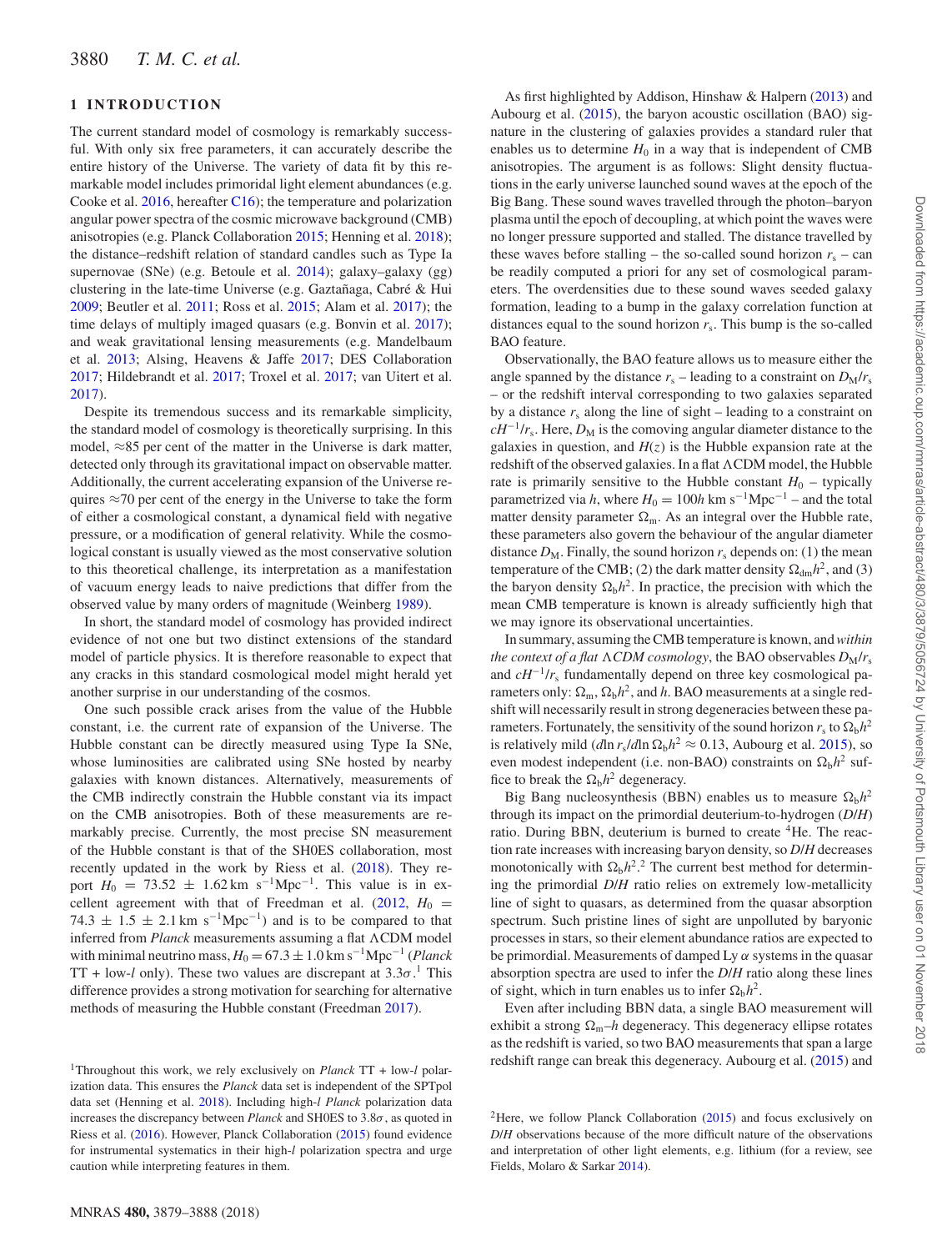Addison et al. [\(2017,](#page-7-23) henceforth referred to as [A17\)](#page-7-23) combined lowredshift galaxy BAO measurements with high-redshift Ly *α* BAO data to arrive at an estimate of *h when assuming a flat -CDM cosmology*. [A17](#page-7-23) found  $H_0 = 67.4 \pm 1.3$  km s<sup>-1</sup>Mpc<sup>-1</sup>, though the authors also note that there is a  $\approx 2\sigma$  difference between the galaxy and Ly  $\alpha$  BAO measurements.<sup>3</sup>

In this work, we break the  $\Omega_m-h$  degeneracy of the galaxy BAO+BBN estimate of  $H_0$  with clustering and weak lensing data from the Dark Energy Survey (DES) Year 1 data set. In DES Collaboration [\(2017\)](#page-7-11), we have shown that our analysis of the DES Y1 data results in the most accurate and precise constraints on the total matter density  $\Omega_{\rm m}$  from any lensing analysis to date. In combination with galaxy BAO measurements and BBN constraints derived from *D*/*H* observations, we derive remarkably tight constraints on the Hubble rate that are independent of both CMB anisotropies and local supernova measurements. Throughout this work, we adopt 3*σ* (0.27 per cent) as the threshold for 'evidence of tension' and the usual  $5\sigma$  ( $5.7 \times 10^{-7}$ ) threshold for 'definitive evidence of tension', though we recognize these thresholds are necessarily subjective.

#### **2 ANALYSIS**

Our analysis relies on four sets of data:

(i) The *COBE*/FIRAS measurements of the temperature of the CMB (Fixsen [2009\)](#page-7-24).

(ii) Galaxy BAO measurements from a variety of spectroscopic surveys.

(iii) Observational estimates of the primordial *D*/*H* ratio.

(iv) Tomographic shear, gg-lensing, and gg-clustering data on linear scales measured in the DES Y1 data set.

Our BAO constraints are taken directly from the constraints derived from the 6dF galaxy survey (Beutler et al. [2011\)](#page-7-5), the SDSS Data Release 7 Main Galaxy sample (Ross et al. [2015\)](#page-7-6), and the BOSS Data Release 12 (Alam et al. [2017\)](#page-7-7). The 6dF and SDSS Main analyses were based on the monopole of the anisotropic galaxy correlation function and therefore do not constrain  $D_M/r_s$ and *cH*−1/*r*<sup>s</sup> individually; rather, they constrain the combination  $D_V = [D_M^2 c z H^{-1}]^{1/3}$ . Our BAO priors are listed in Table [1.](#page-2-0) Our default analysis does not include BAO constraints from Ly *α* measurements, though including them does not impact our conclusions in any way. As noted earlier, [A17](#page-7-23) combined galaxy and Ly *α* BAO to measure  $H_0$  to high precision, though the mild (2.4 $\sigma$ ) tension between the two BAO measurement suggests that an independent analysis that confirms their results would help strengthen the argument for a 'low' value for the Hubble constant. This is what DES can provide. For further discussion, see Section 4.

Our BBN priors are taken from the recent analysis by [C16.](#page-7-0) Adopting the CMB temperature of Fixsen [\(2009\)](#page-7-24), [C16](#page-7-0) reports two separate constraints on  $\Omega_b h^2$ : one obtained using a theoretical calculation for the  $d(p, \gamma)^3$ He reaction rate, and another obtained using experimental constraints for the same rate. The two results are discrepant at  $3.5\sigma$ . We adopt a conservative prior that places the central value of  $\Omega_b h^2$  halfway between the two values reported <span id="page-2-0"></span>**Table 1.** BAO and BBN priors, and DES data sets used in this analysis. The BOSS BAO priors report the comoving angular distance and Hubble expansion relative to a fiducial sound horizon  $r_{s, fid} = 147.78$  Mpc. In practice, our analysis uses the full covariance matrix for the BAO measurements quoted above as reported in table 8 of Alam et al. [\(2017\)](#page-7-7). The parameter  $D_V(z)$  is defined via  $\equiv [D_{\rm M}^2 c H^{-1}]^{1/3}$ .

| Prior or Data Set                                              | Citation                                                                  |
|----------------------------------------------------------------|---------------------------------------------------------------------------|
| $D_V(z = 0.106)/r_s = 3.047 \pm 0.137$                         | Beutler et al. $(2011)$                                                   |
| $D_V(z=0.15)/r_s = 4.480 \pm 0.168$                            | Ross et al. (2015)                                                        |
| $D_M(z = 0.38)r_{s,fid}/r_s =$                                 | Alam et al. (2017)                                                        |
| $1512 \pm 24$ Mpc                                              |                                                                           |
| $D_M(z = 0.51)r_{s,fid}/r_s =$                                 | Alam et al. (2017)                                                        |
| $1975 \pm 30$ Mpc                                              |                                                                           |
| $D_M(z = 0.61)r_{s,fid}/r_s =$                                 | Alam et al. (2017)                                                        |
| $2307 \pm 37$ Mpc                                              |                                                                           |
| $H(z = 0.38)r_s/r_{s, \text{fid}} =$                           | Alam et al. (2017)                                                        |
| $81.2 \pm 2.4 \,\mathrm{km/s/Mpc}$                             |                                                                           |
| $H(z = 0.51)r_s/r_{s,fid} =$                                   | Alam et al. (2017)                                                        |
| $90.9 \pm 2.4 \,\mathrm{km/s/Mpc}$                             |                                                                           |
| $H(z = 0.61)r_s/r_{s, fid} =$                                  | Alam et al. (2017)                                                        |
| $99.0 \pm 2.5$ km/s/Mpc                                        |                                                                           |
| $100\Omega_{\rm b}h^2 = 2.208 \pm 0.052$                       | Cooke et al. $(2016)$                                                     |
| $T_{\text{CMB}} = 2.7255 \pm 0.0006 \text{ K}$                 | Fixsen $(2009)$                                                           |
| redMaGiC clustering<br>redMaGiC shear profiles<br>Cosmic shear | Elvin-Poole et al. (2017)<br>Prat et al. (2017)<br>Troxel et al. $(2017)$ |

in [C16.](#page-7-0) The corresponding uncertainty is set to half the difference between the two results. Our BBN prior is reported in Table [1.](#page-2-0) We note that because of the mild sensitivity of the sound horizon  $r_s$  to the baryon density  $\Omega_b h^2$ , even a perfect measurement of  $\Omega_h h^2$  would not improve the posterior of our Hubble constant measurement in any appreciable way.

Finally, we use the likelihood framework described in Krause et al. [\(2017\)](#page-7-27) to analyse the clustering of redMaGiC galaxies (Rozo et al. [2016;](#page-7-28) Elvin-Poole et al. [2017\)](#page-7-25), the shear profile around red-MaGiC galaxies (Prat et al. [2017\)](#page-7-26), and the tomographic cosmic shear signal in the DES Y1 data (Troxel et al. [2017\)](#page-7-13). The shear profile and cosmic shear analyses rely on the shape catalogues described in Zuntz et al. [\(2017\)](#page-7-29), and the photometric redshift analyses in Hoyle et al. [\(2017\)](#page-7-30). The latter include extensive validation of photometric redshift uncertainties via cross-correlation methods (Davis et al. [2017;](#page-7-31) Gatti et al. [2017;](#page-7-32) Cawthon et al. [2017\)](#page-7-33). We refer the reader to these papers for a detailed description of the likelihood, data vectors, and robustness and systematics checks of the DES data. The entire framework was tested in simulations as described in MacCrann et al. [\(2018\)](#page-7-34). The DES priors employed and the corresponding DES posteriors are presented in DES Collaboration [\(2017\)](#page-7-11). These priors include a broad top hat prior on both the matter density ( $\Omega_{\rm m} \in (0.1, 0.9)$ ) and Hubble constant ( $h \in (0.55, 0.5)$ 0.90)). Neither prior is important after combining with the BAO and BBN data. Both the BBN and DES analyses were performed blind, with all analyses choices fixed prior to revealing cosmological constraints (Cooke et al. [2016;](#page-7-0) DES Collaboration [2017\)](#page-7-11). There are also no parameter or configuration choices made by us when performing this analysis: we are simply combining BBN, BAO, and DES data as published. Our treatment of the DES covariance matrix accounts for the effects of source clustering as described in Troxel et al. [\(2018\)](#page-7-35).

<sup>&</sup>lt;sup>3</sup>We quote the  $H_0$  value obtained by the mean of the two values reported in [A17.](#page-7-23) The two values in [A17](#page-7-23) differ on the  $d(p, \gamma)^3$  He reaction rate in the BBN calculation, and we adopted the larger of the two error bars quoted in [A17.](#page-7-23)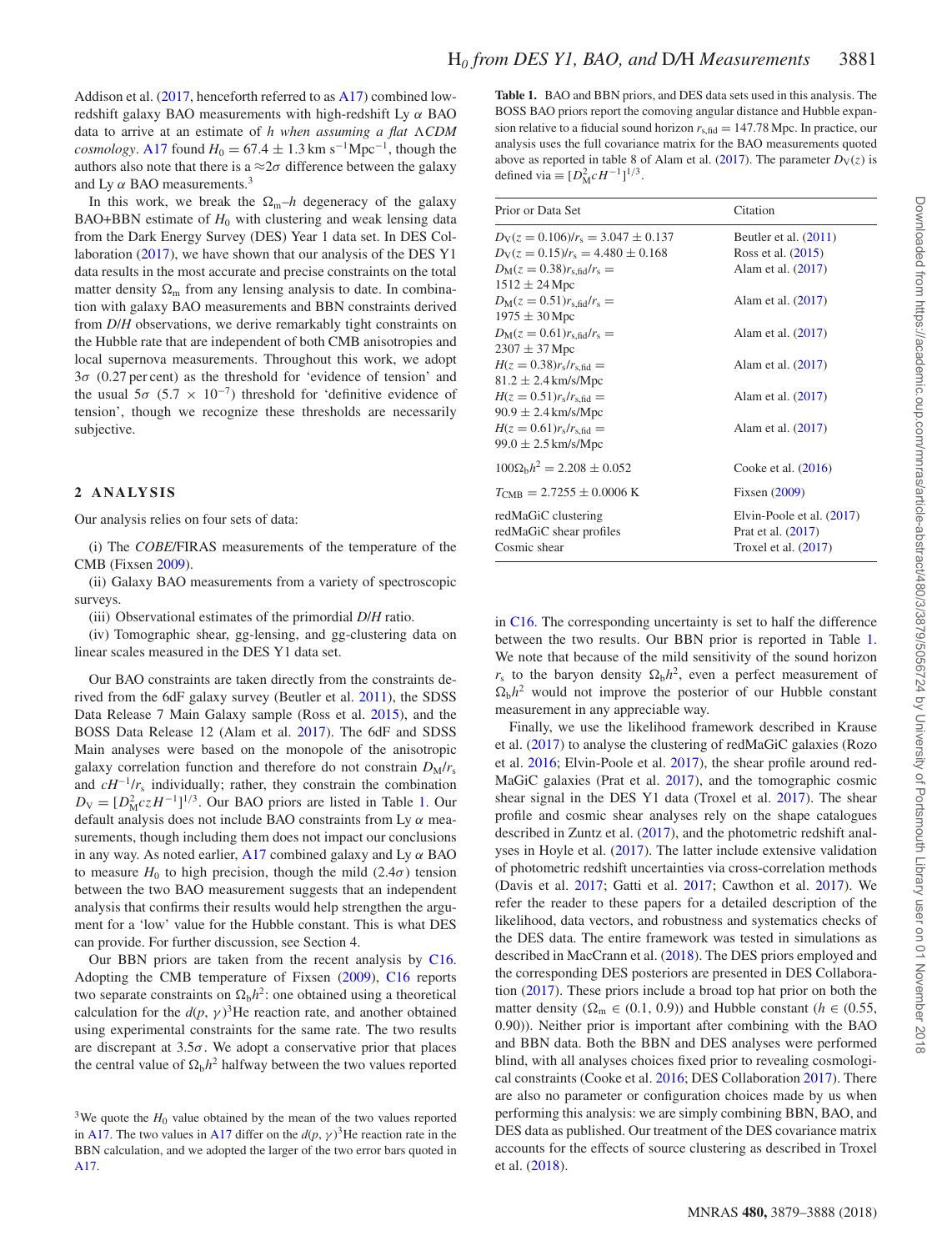## **3 RESULTS AND CONSISTENCY WITH EXTERNAL DATA SETS**

Unless otherwise noted, we adopt a flat  $\Lambda$ CDM model with neutrino masses fixed at their minimal value of  $\sum m_\nu = 0.06 \text{ eV}$ , as determined from neutrino oscillation experiments (see Lesgourgues & Pastor [2006;](#page-7-36) Olive et al. [2014,](#page-7-37) for reviews).  $N_{\text{eff}}$  is also held at its expected value  $N_{\text{eff}} = 3.046$ . Holding the neutrino mass fixed is contrary to what was done in DES Collaboration [\(2017\)](#page-7-11), where the neutrino mass was allowed to float by default. Our goal here is to measure the Hubble rate with a combined DES+BAO+BBN analysis and explore consistency in measurements of the Hubble constant within the context of this maximally restrictive cosmological model. We will, however, demonstrate that letting the neutrino mass float has a minimal impact on our measurement of the Hubble constant. In all cases, neutrino masses are modelled assuming three equally massive species.

Unless otherwise noted, consistency between two data sets is evaluated as follows. Let *p* be the vector of model parameters shared between two experiments *A* and *B*. We take *A* and *B* to be consistent with one another if the hypothesis  $p_A - p_B = 0$  is acceptable. Specifically, for mutually independent experiments, we calculate

$$
\chi^2 = (p_A - p_B)^{\mathrm{T}} C_{\text{tot}}^{-1} (p_A - p_B) \tag{1}
$$

and compute the Probability-To-Exceed (PTE) the observed value assuming the number of degrees of freedom is equal to the number of shared parameters. In the above expression,  $C_{\text{tot}} = C_A + C_B$  is the expected variance of the random variable  $p_A - p_B$ , with  $C_A$ and  $C_B$  being the covariance matrix of the shared cosmological parameters. Both matrices are marginalized over any additional parameters exclusive to each data set. We evaluate the PTE  $P_{\chi^2}$ of the recovered  $\chi^2$  value and turn it into a Gaussian- $\sigma$  using the equation

$$
P_{\chi^2} = \text{erf}\left(\frac{\text{No. of } \sigma}{\sqrt{2}}\right). \tag{2}
$$

With this definition, a probability of  $1 - P_{\chi^2} = 68$  per cent (95 per cent) corresponds to  $1\sigma$  ( $2\sigma$ ) difference. As a reminder, we have adopted  $3\sigma$  difference (PTE = 0.27 per cent) as our threshold for 'evidence of tension', and  $5\sigma$  (PTE =  $5.96 \times 10^{-7}$ ) as 'definitive evidence of tension'.

Fig. [1](#page-3-0) shows the  $\Omega_m-h$  degeneracy from the BAO+BBN data (blue and purple ellipses). Also shown are the corresponding constraints achieved by the DES Y1 analysis (solid curves). The two are consistent with each other at  $0.6\sigma$ . A joint analysis of these data sets (yellow and orange ellipses) results in

$$
h = 0.674^{+0.011}_{-0.012}.\tag{3}
$$

Throughout, we quote the most likely *h* value, and the error bars are set by the 68 per cent contour of the posterior. This result is in excellent agreement with and has similar precision to that of [A17](#page-7-23)  $(h = 0.674 \pm 0.013)$  obtained from combining our same BAO+BBN data set with BAO measurements in the Ly *α*.

We compare our posterior on  $H_0$  to constraints derived from four fully independent datasets. These are as follows:

(i) *Planck* measurements of CMB anisotropies as probed by the temperature–temperature (*TT*) and low-*l* polarization power spectra. The *Planck* TT+lowP data constrains *h* when adopting a flat  $\Lambda$ CDM cosmology with minimal neutrino mass. *Planck* finds  $h =$  $0.673 \pm 0.010$  (Planck Collaboration [2015\)](#page-7-1). We note that while Planck Collaboration [\(2016\)](#page-7-38) report updated cosmological con-

<span id="page-3-0"></span>

**Figure 1.** Constraints in the  $\Omega_{\rm m}-h$  plane from the DES and BAO+BBN data as labelled. We have adopted a definition in which  $\Omega_{\rm m}$  includes the contribution from massive neutrinos. All inner and outer contours enclose 68 per cent and 95 per cent of the posterior, respectively. The solid black lines show the DES  $\Omega_m$ –*h* degeneracy, while the blue and purple contours show the BAO+BBN degeneracy. The DES+BAO+BBN contours are shown in yellow and orange. For reference, we have also included the corresponding contours for the *Planck* TT+lowP data set (see text).

straints, the corresponding chains have not been released, so we have opted to restrict ourselves to the most recent public release (Planck Collaboration [2015\)](#page-7-1).

(ii) SPTpol has measured anisotropies in the CMB via the TE and EE angular power spectra (Henning et al. [2018\)](#page-7-2). In our fiducial cosmological model, they find  $h = 0.712 \pm 0.021$ . A similar analysis to that of Henning et al. [\(2018\)](#page-7-2) using data from the Atacama Cosmology Telescope is presented in Louis et al. [\(2017\)](#page-7-39). However, the corresponding uncertainties from their TE+EE data are significantly broader (see their table 4). For this analysis, we wish to restrict ourselves to data sets that constrain  $H_0$  with error bars comparable to those of the SH0ES collaboration. Consequently, and in the interest of simplicity, we have focused exclusively on the (Henning et al. [2018\)](#page-7-2) result. Updated analyses that combine polarization data from both SPT and ACT will be of significant interest.

(iii) The SH0ES collaboration constrains the Hubble parameter using Type Ia supernovae as standard candles. They find  $h =$  $0.7352 \pm 0.0162$  (Riess et al. [2018\)](#page-7-16). This value is an updated measurement relative to that presented in Riess et al. [\(2016\)](#page-7-19). We note that the Riess et al. [\(2016\)](#page-7-19) data set has been reanalysed independently in Feeney, Mortlock & Dalmasso [\(2018\)](#page-7-40) and Follin & Knox [\(2018\)](#page-7-41).

(iv) The H0LiCOW collaboration constrains the Hubble parameter by measuring the time delay between images of multiply imaged quasars (Bonvin et al. [2017\)](#page-7-8). They find  $h = 0.728 \pm 0.024$ .<sup>4</sup>

A comparison of these various estimates of the Hubble rate and ours is shown in Fig. [2.](#page-4-0) All five measurements in Fig. [2](#page-4-0) are effectively statistically independent and do not share observational systematics. Note in particular that the *Planck* and SPTpol data sets rely on non-overlapping *l*-ranges in the polarization spectra with

<sup>&</sup>lt;sup>4</sup>Bonvin et al. [\(2017\)](#page-7-8) report constraints both holding  $\Omega_{\rm m}$  fixed and using a very wide  $\Omega_m$  prior  $\Omega_m \in [0, 1]$ . We expect a reasonable prior of  $\Omega_m \in$ [0.2, 0.4] would result in a value closer to the fixed  $\Omega_{\rm m}$  case and hence have chosen to use this value for our analysis, ignoring the  $\Omega_{\rm m}$  dependence.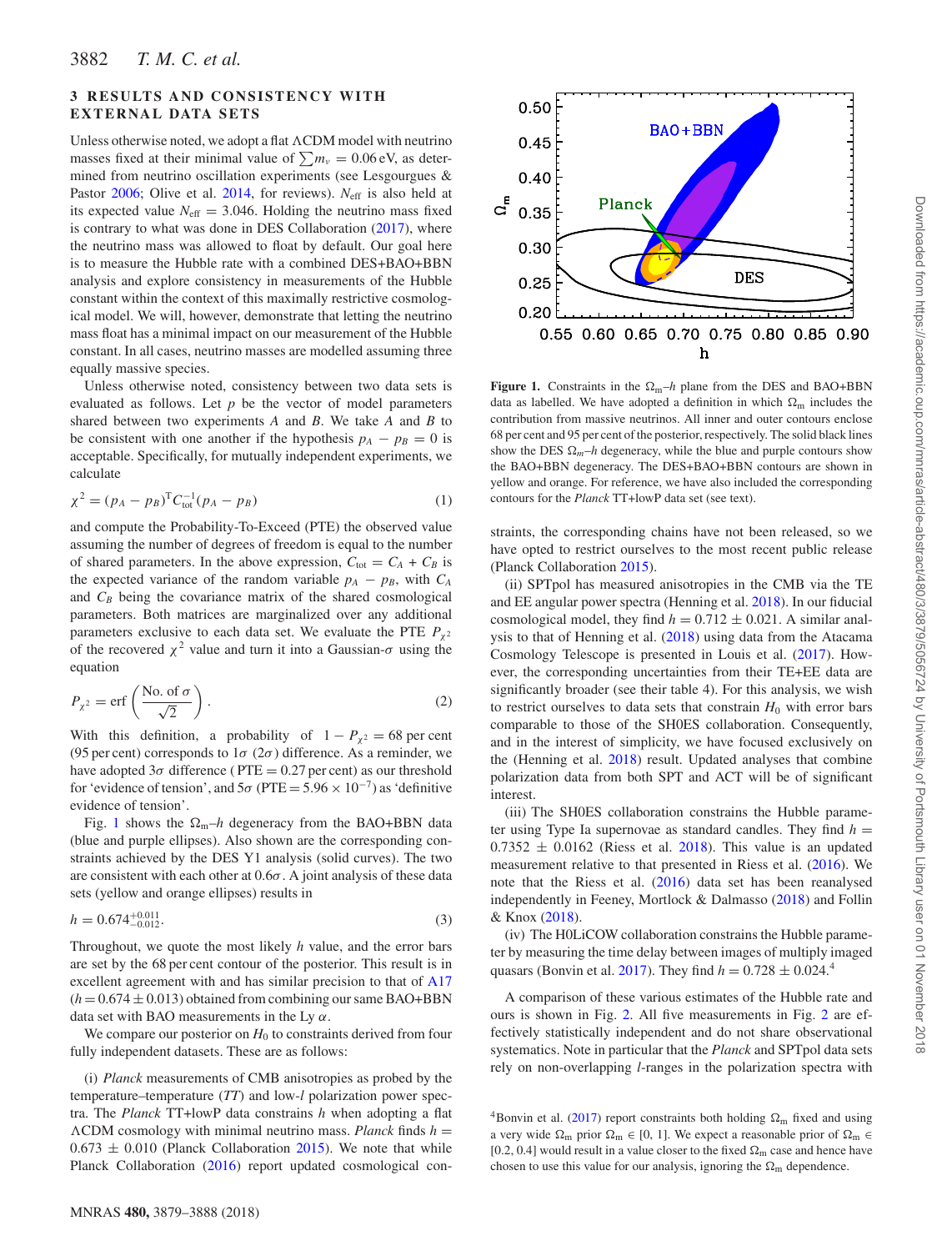<span id="page-4-0"></span>

**Figure 2.** Posteriors on the Hubble parameter *h* from five independent experiments, as labelled. Constraints above the dashed line are obtained while holding  $\sum m_\nu$  fixed, while the constraints below the line allow the sum of the neutrino masses to float. In both cases, the red diamond is obtained by combining DES+BAO+BBN with *Planck*. The shift in *h* and the greatly reduced error bars for the combined DES+BAO+BBN and *Planck* experiments reflect the degeneracy breaking illustrated in Fig. [1.](#page-3-0) The broadening and leftward shift in the *h* posterior from CMB experiments reflects the degeneracy between  $\sum m_\nu$  and *h* in CMB observables (see text for further discussion). We emphasize that once this degeneracy is broken, all the constraints snap back into place. The cyan and yellow bands show the 68 per cent confidence region obtained when combining all five data sets for each of the two analysis (fixed and free  $\sum m_\nu$ ). The five experiments above are statistically independent of each other and share no common observational systematics. Combining all five data sets, we arrive at  $h = 0.693_{-0.006}^{+0.004}$  (fixed neutrino mass) or  $h = 0.693_{-0.007}^{+0.003}$  (free neutrino mass).

minimal sky overlap (SPTpol covers only a small fraction of the *Planck* sky). While the SPTpol analysis does utilize a *τ* prior from *Planck*, the posterior on *h* is insensitive to this prior: the constraint on *h* is sensitive to the relative amplitudes and positions of the acoustic peaks, not their overall amplitude. We have explicitly verified that the SPTpol posterior on *h* does not change when we relax the *τ* prior. Finally, while the *Planck* data do contain some information on local structures due to gravitational lensing, the volume overlap with the BAO and DES data sets is minimal, both because *Planck* is all-sky and because the lensing kernel for the CMB peaks at  $z \approx 2.5$ 

Visually, the data points in Fig. [2](#page-4-0) appear to be consistent with five independent realizations of a single value. We note that the two lowest *h* values are the *Planck* and DES+BAO+BBN values. A quick look at Fig. [1](#page-3-0) makes it obvious that when combining these two data sets, the resulting best-fitting Hubble parameter is higher than that obtained from either data set alone, improving the agreement with the remaining data sets. A combined DES+BAO+BBN+*Planck* analysis yields  $h = 0.688^{+0.005}_{-0.006}$ , a value higher than that of DES+BAO+BBN or *Planck* alone.<sup>6</sup> Consistency between DES and *Planck* was established in DES Collaboration [\(2017\)](#page-7-11) using evidence ratios. Using the method employed in this work, we again find the two data sets to be consistent at 1.6*σ*.

We test for the consistency of all five data sets as follows: *Planck* and SPTpol provide precise measurements of *h*,  $\Omega_{\rm m}$ ,  $\Omega_{\rm b}$ ,  $\sigma_8$ , and *n*<sup>s</sup> (10 measurements). DES+BAO+BBN measures these same parameters with the exception of  $n<sub>s</sub>$ , which is not well constrained by DES. Thus, DES+BAO+BBN adds four independent measurements. Finally, SH0ES and H0LiCOW each measures *h*, for a total of 16 measurements. These are modelled using a single set of cosmological parameters (five parameters), resulting in 11 degrees of freedom. We evaluate the  $\chi^2$  of the best-fitting model to the full data vector of cosmological parameter estimates, finding *<sup>χ</sup>*2/*dof* <sup>=</sup> 22.6/11. The PTE is 1.1 per cent, a  $2.5\sigma$  difference. We conclude that all five data sets are consistent with each other.

We combine all five data sets to arrive at our bestfitting Hubble parameter as follows. First, we combine DES+BAO+BBN with Planck. We then evaluate the combined DES+BAO+BBN+*Planck*+SPTpol likelihood using importance sampling (see Appendix A for details). Finally, we follow a similar approach for incorporating the SH0ES and H0LiCOW constraints.<sup>7</sup> Combining all five data sets, we arrive at  $h = 0.693_{-0.006}^{+0.004}$ . This value is consistent with earlier efforts that combined CMB, SN, and BAO oscillation data and data compilations (Gaztañaga, Miquel & Sánchez [2009;](#page-7-42) Chen, Kumar & Ratra [2017\)](#page-7-43).

Of the five data sets we consider, the most discrepant  $H_0$  measurement is clearly that of the SH0ES collaboration. As a naive estimate of the difference between SH0ES and the remaining data sets, we combine all four non-SH0ES measurements to arrive at a best estimate of the Hubble parameter  $(h = 0.688^{+0.006}_{-0.004})$ . The difference between this combined value and SH0ES is 2.8*σ*. This value fails to satisfy our criteria for evidence of tension. Moreover, because we have five different independent measurements, there is an important look-elsewhere effect. Properly estimating this effect through brute force Monte Carlo realizations of each of the five independent data sets is numerically intractable. However, we can provide a rough estimate by modelling the five measurements as independent Gaussian random draws of the same mean. For each realization, we identify the random draw that is most discrepant relative to the remaining four values. These four values are combined to form a single best estimate, and the difference between the combined result of the four most consistent draws is compared to the remaining data point using our standard test for consistency. We perform 105 realizations of this numerical experiment and determine that the probability of finding a difference in excess of that observed between SH0ES and the remaining data sets is 2.4 per cent  $(2.3\sigma)$ . If we instead combine the DES+BAO+BBN with *Planck* and SPTpol, we arrive at three independent *h* measurements for which we can ignore the remaining cosmological parameters. The  $\chi^2$  of these three independent measurements is  $\chi^2$ *ldof* = 7.7/2, corresponding to a 2.1 per cent PTE  $(2.3\sigma)$ . In principle, this difference is also subject

<sup>5</sup>In principle, we could remove lensing information from *Planck* by marginalizing over the so-called  $A_L$  parameter. Doing so increases the central value of the *Planck* constraint in *h* from 0.673 to 0.689, moving *Planck* towards the combined *h* constraint found in this work.

<sup>6</sup>Combining with *Planck* improves not just the constraints on *h* but also other cosmological parameters, particularly  $\sigma_8$  and  $\Omega_m$ . Here, we focus exclusively on *h*, as this is the key addition to the extended analysis presented in DES Collaboration [\(2017\)](#page-7-11).

<sup>7</sup>Since we do not have the H0LiCOW likelihood, we have symmetrized the error bars and adopted a Gaussian likelihood. We do not expect this approximation has a large impact on the combined posterior.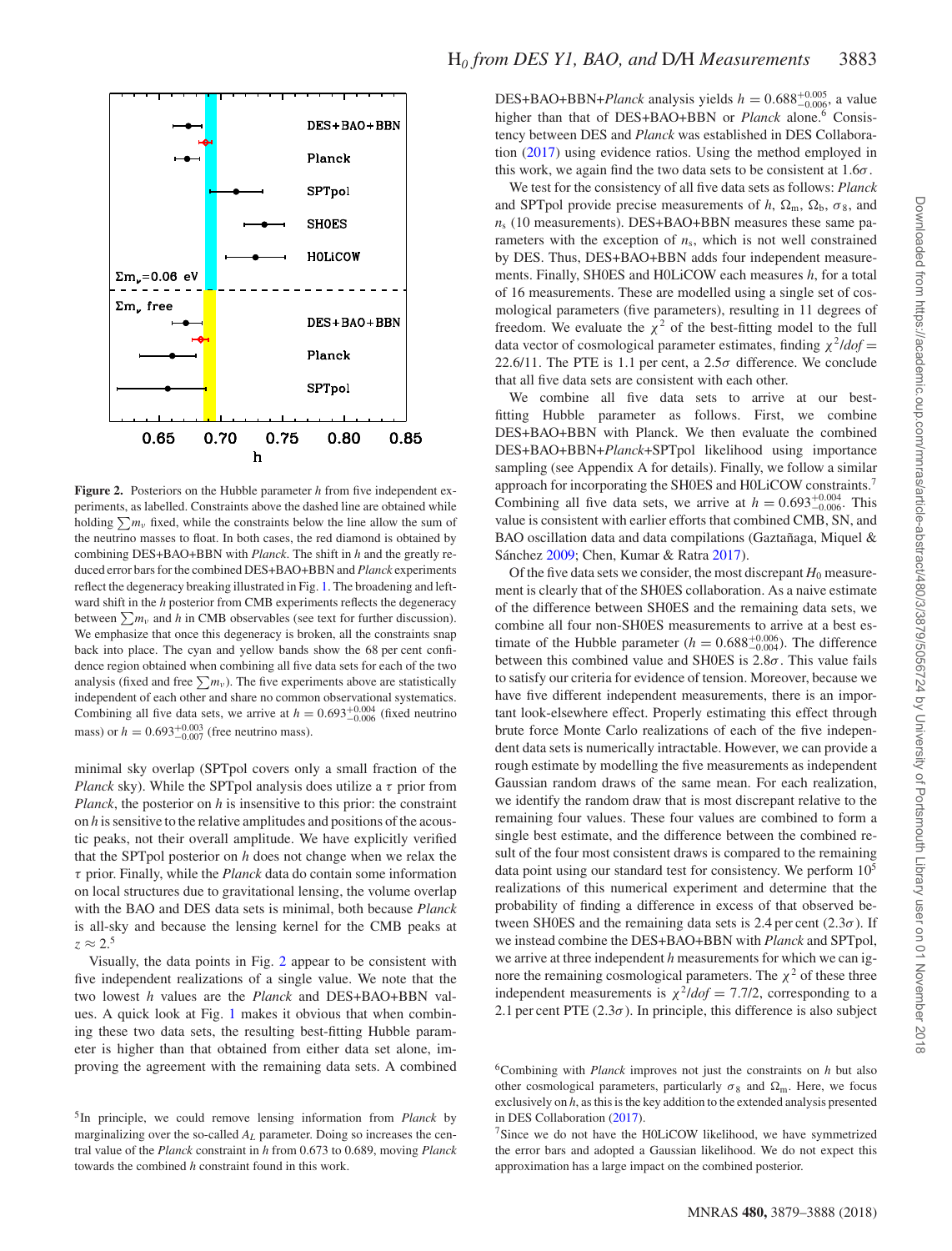to a look-elsewhere effect – we are focusing on *h* precisely because of the *Planck* versus SH0ES comparison – so the significance of this difference should be slightly reduced.

We have also explored the impact of floating the sum of the neutrino masses in our analysis. The corresponding constraints are shown in Fig. [2,](#page-4-0) below the dashed line. Opening up neutrino masses hardly impacts the recovered Hubble constant for a DES+BAO+BBN analysis, as we would expect from the discussion in the introduction. Because CMB anisotropies are degenerate in *h* and  $\sum m_\nu$  – CMB observables are roughly constant if one increases  $\sum m_\nu$  while decreasing *h* – allowing  $\sum m_\nu$  to float greatly increases the uncertainties in the recovered Hubble rate from CMB experiments. In addition, because our fiducial model corresponds to the lower limit of  $\sum m_\nu$ , floating  $\sum m_\nu$  necessarily shifts *h* towards lower values, as seen in Fig. [2.](#page-4-0)

The above shift is noteworthy within the broader cosmological context in that massive neutrinos have been proposed as one way to bring the clustering amplitude predicted from *Planck* in better agreement with low-redshift measurements of  $S_8 = \sigma_8(\Omega_m/0.3)^{1/2}$ (see e.g. Wyman et al. [2014\)](#page-7-44). The idea is simple: Neutrinos do not cluster at small scales, so increasing the fractional contribution of neutrinos to the mass budget of the Universe decreases the predicted clustering amplitude of matter. However, such a shift must be accompanied by a lowering of the Hubble rate in order to hold CMB observables fixed. Doing so increases the difference between distance-ladder estimates of the Hubble constant and the DES+CMB constraints. That is, reducing differences in  $S_8$  comes at the expense of increasing differences in  $H_0$ . Moreover, once we combine a CMB experiment with DES+BAO+BBN, the  $\sum m_{\nu}$ –*h* degeneracy from CMB observables is broken, and our Hubble constant constraints snap back into place. The posterior in *h* when combining all five data sets while letting the neutrino mass float is  $h = 0.693_{-0.007}^{+0.003}$ . Neutrino masses are also forced back towards their lower limit: our posterior on the neutrino mass is  $\sum m_\nu < 0.18 \text{ eV}$ (95 per cent CL).

#### **4 DISCUSSION**

Our combined DES+BAO+BBN analysis is similar in spirit to that of [A17.](#page-7-23) In particular, whereas we break the  $\Omega_m$ –*h* degeneracy inherent to a BAO+BBN measurement using DES data, they break it using Ly  $\alpha$ -BAO data to find  $h = 0.674 \pm 0.013$ , in a perfect agreement with the earlier result by Aubourg et al.  $(2015)^8$  $(2015)^8$  We can directly incorporate Ly *α*–BAO in our analysis using the Ly *α* × Ly *α* measurements of Bautista et al. [\(2017\)](#page-7-45) and the Ly  $\alpha \times \text{QSO}$ measurements of du Mas des Bourboux et al. [\(2017\)](#page-7-46). These results are summarized in the latter work as

$$
cH^{-1}(z = 2.40)/r_s = 8.94 \pm 0.22,
$$
\n(4)

$$
D_{\rm M}(z=2.40)/r_{\rm s}=36.6\pm1.2.\tag{5}
$$

The difference between these values and the galaxy BAO measurements is  $2.4\sigma$ , increasing to  $2.8\sigma$  when the DES data are added to the BAO. The addition of the Ly  $\alpha$  data has a minimal impact on our constraints, resulting in a posterior  $h = 0.675^{+0.011}_{-0.010}$ . In principle, we could also add the recent BAO result of Ata et al. [\(2017\)](#page-7-47), who used quasars from the eBOSS experiment to constrain the spherically

averaged distance to  $z = 1.52$ , but the lower precision of this early eBOSS result will have no significant impact on our results.

Our DES+BAO+BBN analysis is also qualitatively similar to the inverse distance-ladder approach presented in Aubourg et al. [\(2015\)](#page-7-21), though the underlying motivation for the analysis is rather different (an updated analysis was recently presented in Feeney et al. [2018\)](#page-7-48). In Aubourg et al.  $(2015)$ , the sound horizon scale  $r<sub>s</sub>$  was calibrated using CMB data. With  $r_s$  in hand, Aubourg et al.  $(2015)$  used BAO to measure the comoving angular diameter distance to redshift  $z =$ 0.57, which was in turn used to calibrate the absolute magnitude of Type Ia supernova. This, in turn, allowed Aubourg et al. [\(2015\)](#page-7-21) to use the Joint-Light curve Analysis data set of Betoule et al. [\(2014\)](#page-7-3) to measure the local Hubble parameter directly.

Compared to our analysis, the inverse distance-ladder approach has the significant benefit of being less model dependent: The local Hubble rate is measured directly in much the same way as in the work from the SH0ES collaboration, only now the absolute magnitude calibration of the supernova is based on BAO measurements at cosmological distances.

By contrast, while our DES+BAO+BBN analysis is clearly model dependent – we have explicitly assumed a flat  $\Lambda$ CDM model with minimal neutrino mass – the resulting constraint on *h* is completely independent of both CMB anisotropies and supernova data. Consequently, relative to the inverse distance ladder, we view our analysis as a cleaner test of observational systematics within the specific context of a flat  $\Lambda$ CDM model.

Broadly speaking, our results and conclusions mirror and update those of Bennett et al. [\(2014\)](#page-7-49), who pursued an examination similar to this work. Like us, they find no significant evidence of tension in Hubble constant measurements, reaching a consensus value from WMAP, BAO, and SN data of  $H_0 = 69.6 \pm 0.7$  km s<sup>-1</sup>Mpc<sup>-1</sup>. This is to be compared to our own result of  $H_0 = 69.3^{+0.4}_{-0.6}$  km s<sup>-1</sup> Mpc<sup>-1</sup>. The agreement between the two values is remarkable, particularly given the various data updates, including *Planck* 2015 results for WMAP, the addition of SPTpol and DES data, and updated SN constraints.

As this paper was being completed, a similar paper appeared on the arXiv (Lin & Ishak [2017\)](#page-7-50). That work compares five different estimates of *H*0: *Planck*, SH0ES, H0LiCOW, and two more: one from BAO+BBN in conjunction with supernova, and one due to a broad variety of large-scale structure measurements, including several BAO data sets, redshift space distortion analyses, cosmic shear, and cluster abundance data. Relative to the analysis in Lin & Ishak [\(2017\)](#page-7-50), our analysis benefits from the fact that all the probes we consider are clearly statistically independent and share no common observational systematics. While our conclusions are superficially different, we agree with their basic result: the most discrepant outlier in our collection of  $H_0$  measurements is the local  $H_0$  measurement from SH0ES. Our reduced estimate of the significance of this difference incorporates the look-elsewhere effects present in these type of analyses.

#### **5 SUMMARY**

The combination of BAO+BBN produces a tight degeneracy between  $\Omega_{\rm m}$  and *h* (Aubourg et al. [2015\)](#page-7-21). Any independent probe of  $\Omega_{\rm m}$  can effectively break this degeneracy, enabling a direct measurement of the Hubble parameter that is fully independent of local *H*<sub>0</sub> measurements and CMB anisotropies. Constraints on the matter density from lensing analyses is an especially attractive way of breaking this degeneracy: these constraints are sensitive to dark matter via its inhomogeneities, rather than through its impact on the expansion history. In that sense, they enable a holistic test of

<sup>&</sup>lt;sup>8</sup>We averaged the two reported values from table 3 in [A17,](#page-7-23) adding in quadrature half the difference between the two central values to the statistical error bar.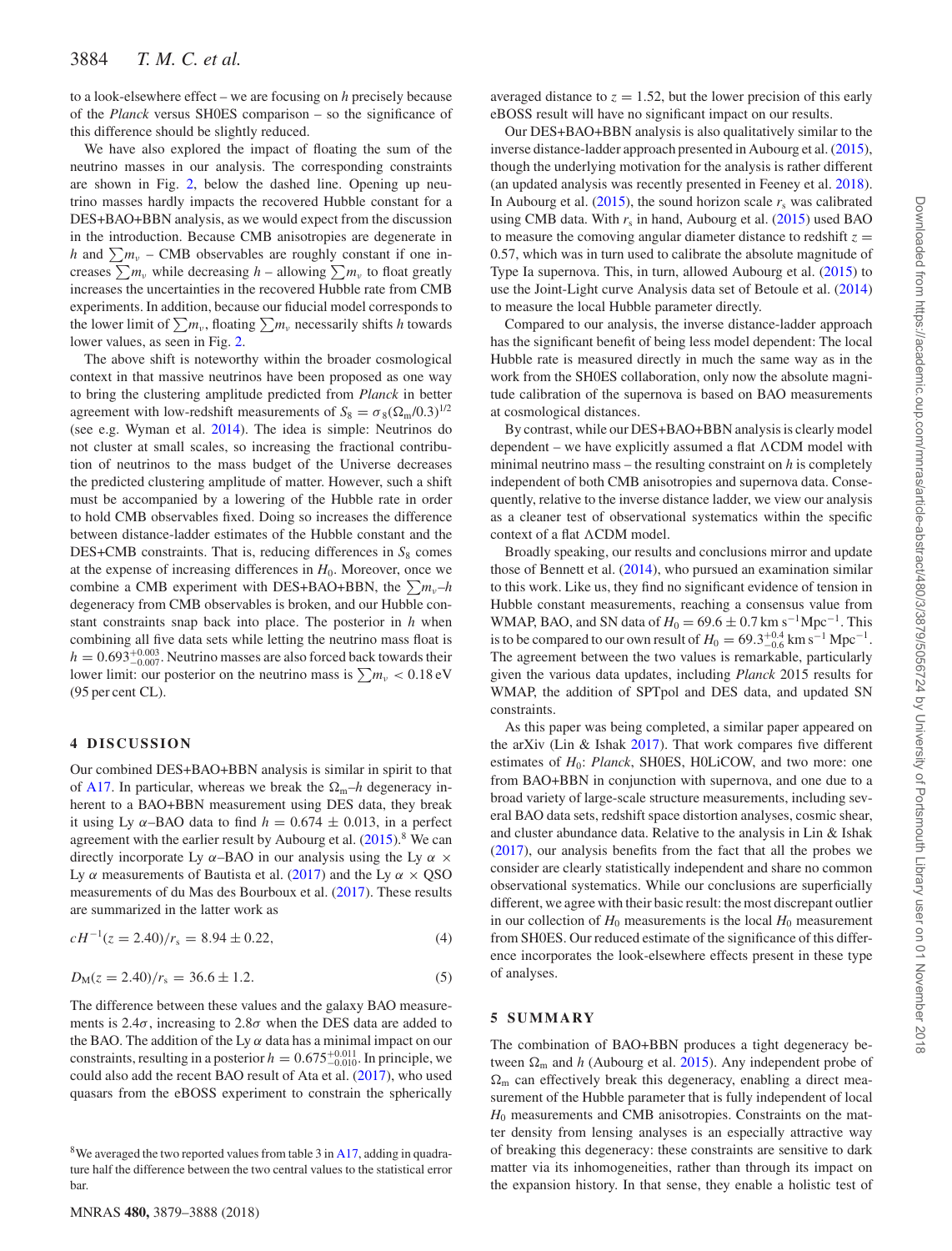<span id="page-6-0"></span>**Table 2.** Hubble parameter *h* from the five independent data sets considered in this work, along with the best-fitting estimate coming from combining all data sets. All data sets are mutually statistically independent, and there are no shared sources of observational systematics between them. Our fiducial analysis holds  $\sum m_{\nu} = 0.06 \text{ eV}$ , but we also report results obtained by marginalizing over  $\sum m_{\nu}$ .

| h                                                                 | Data set                                  | Citation                                                                   |
|-------------------------------------------------------------------|-------------------------------------------|----------------------------------------------------------------------------|
| $0.674^{+0.011}_{-0.012}$<br>$0.673 \pm 0.010$                    | DES+BAO+BBN<br>Planck                     | This work<br>Planck<br>Collaboration (2015)                                |
| $0.712 + 0.021$<br>$0.7352 + 0.0162$<br>$0.728_{-0.024}^{+0.024}$ | SPTpol<br><b>SHOES</b><br>H0LiCOW         | Henning et al. $(2018)$<br>Riess et al. $(2018)$<br>Bonvin et al. $(2017)$ |
| $h = 0.693^{+0.004}_{-0.006}$                                     | Combined                                  | This work                                                                  |
| $h = 0.672^{+0.013}_{-0.011}$                                     | DES+BAO+BBN<br>$(\sum m_{v}$ free)        | This work                                                                  |
| $h = 0.693^{+0.003}_{-0.007}$                                     | Combined ( $\sum m_{\nu}$ free) This work |                                                                            |

the Big Bang theory that probes not just the expanding Universe framework, but also our understanding of density perturbations in the Universe.

We have used the recent DES Y1 data set to place a precise measurement of the Hubble constant by combining it with BAO and BBN data (Drlica-Wagner et al. [2017;](#page-7-51) Zuntz et al. [2017\)](#page-7-29). We find  $H_0 = 67.4^{+1.1}_{-1.2}$  km s<sup>-1</sup> Mpc<sup>-1</sup>. Our result is in 2.8*σ* difference with Ly  $\alpha$ –BAO measurements, though the combined galaxy and Ly *α*–BAO measurements are in good agreement with DES. Adding Ly *α*–BAO data to our DES+BAO+BBN measurement has minimal impact on our results. While our fiducial analysis holds the sum of neutrino masses fixed, marginalizing over neutrino mass does not significantly relax our constraint on the Hubble constant.

We have compared our measurement of  $H_0$  to four additional experimental values of comparable precision (see Table [2\)](#page-6-0): *Planck* TT+lowP measurements of  $H_0$  assuming a flat  $\Lambda$ CDM model of minimal neutrino mass; SPTpol measurements of  $H_0$  in the same cosmological model; the local supernovae-based distance ladder measurement of  $H_0$  from the SH0ES collaboration (Riess et al. [2018\)](#page-7-16); and the H0LiCOW measurement using multiply imaged quasars from Bonvin et al. [\(2017\)](#page-7-8). All five measurements are mutually statistically independent of each other, and there are no shared observational systematics between them. Amongst these five, the most discrepant data set is that of the SH0ES collaboration, which is in  $2.8\sigma$  difference with the remaining four experiments. We estimate the probability of finding a fluctuation this large or larger in a set of five independent measurements to be 2.4 per cent, a 2.3*σ* fluctuation. Viewed in this broader context, the  $H_0$  value from the SH0ES collaboration is less problematic.

Importantly, all  $H_0$  measurements used in this work are expected to improve in precision in the coming years. Future CMB experiments such as Advanced ACTPol (De Bernardis et al. [2016\)](#page-7-52), SPT-3G (Benson et al. [2014\)](#page-7-53), and CMB-S4 (Abitbol et al. [2017\)](#page-7-54) will survey an order of magnitude more sky area with factors of several lower noise than SPTpol. By resolving the acoustic oscillations in the damping tail in the polarization power spectra of the CMB, these experiments will eventually surpass Planck in terms of their ability to constrain cosmological parameters, including *h* (Galli et al. [2014\)](#page-7-55). Likewise, the DES survey area will more than triple, while doubling the integrated exposure per galaxy. Future surveys such as the LSST (LSST Science Collaboration. [2009\)](#page-7-56) will further improve

upon the DES five year constraints. BAO constraints from eBOSS (Dawson et al. [2016\)](#page-7-57) will increase the galaxy BAO measurements to redshifts *z*∼ 1, only to be surpassed by new spectroscopic surveys such as DESI (DESI Collaboration [2016a,](#page-7-58)[b\)](#page-7-59) and the Taipan Galaxy Survey (da Cunha et al.  $2017$ ) shortly, thereafter. Local  $H_0$  measurements will improve with improved distance calibration from Gaia (Gaia Collaboration [2016\)](#page-7-61), and innovative techniques such as using the tip of the red giant branch to build the distance ladder (Freedman [2017\)](#page-7-18). Finally, continued monitoring and improved lens modelling techniques will further reduce the uncertainty of stronglens estimates of  $H_0$ . Together, these improvements along with new measurements from gravitational wave events (Abbott et al. [2017\)](#page-7-62) will lead to ever more stringent tests of the Big Bang model and the currently standard flat *-*CDM model across its full 13.8 billion yr history.

### **ACKNOWLEDGEMENTS**

This paper has gone through internal review by the DES collaboration. ER is supported by DOE grant DE-SC0015975 and by the Sloan Foundation, grant FG-2016-6443. YP is supported by DOE grant DE-SC0015975. Funding for the DES Projects has been provided by the U.S. Department of Energy, the U.S. National Science Foundation, the Ministry of Science and Education of Spain, the Science and Technology Facilities Council of the United Kingdom, the Higher Education Funding Council for England, the National Center for Supercomputing Applications at the University of Illinois at Urbana-Champaign, the Kavli Institute of Cosmological Physics at the University of Chicago, the Center for Cosmology an d Astro-Particle Physics at the Ohio State University, the Mitchell Institute for Fundamental Physics and Astronomy at Texas A&M University,Financiadora de Estudos e Projetos, Fundação Carlos Chagas Filho de Amparo à Pesquisa do Estado do Rio de Janeiro, Conselho Nacional de Desenvolvimento Científico e Tecnológico and the Ministério da Ciência, Tecnologia e Inovação, the Deutsche Forschungsgemeinschaft, and the Collaborating Institutions in the DES.

The Collaborating Institutions are Argonne National Laboratory, the University of California at Santa Cruz, the University of Cambridge, Centro de Investigaciones Energeticas, Medioambi- ´ entales y Tecnológicas-Madrid, the University of Chicago, University College London, the DES-Brazil Consortium, the University of Edinburgh, the Eidgenössische Technische Hochschule (ETH) Zürich, Fermi National Accelerator Laboratory, the University of Illinois at Urbana-Champaign, the Institut de Ciencies de l'Espai ` (IEEC/CSIC), the Institut de Física d'Altes Energies, Lawrence Berkeley National Laboratory, the Ludwig-Maximilians Universität München and the associated Excellence Cluster Universe, the University of Michigan, the National Optical Astronomy Observatory, the University of Nottingham, The Ohio State University, the University of Pennsylvania, the University of Portsmouth, SLAC National Accelerator Laboratory, Stanford University, the University of Sussex, Texas A&M University, and the OzDES Membership Consortium.

Based in part on observations at Cerro Tololo Inter-American Observatory, National Optical Astronomy Observatory, which is operated by the Association of Universities for Research in Astronomy (AURA) under a cooperative agreement with the National Science Foundation.

The DES data management system is supported by the National Science Foundation under Grant Numbers AST-1138766 and AST-1536171. The DES participants from Spanish institutions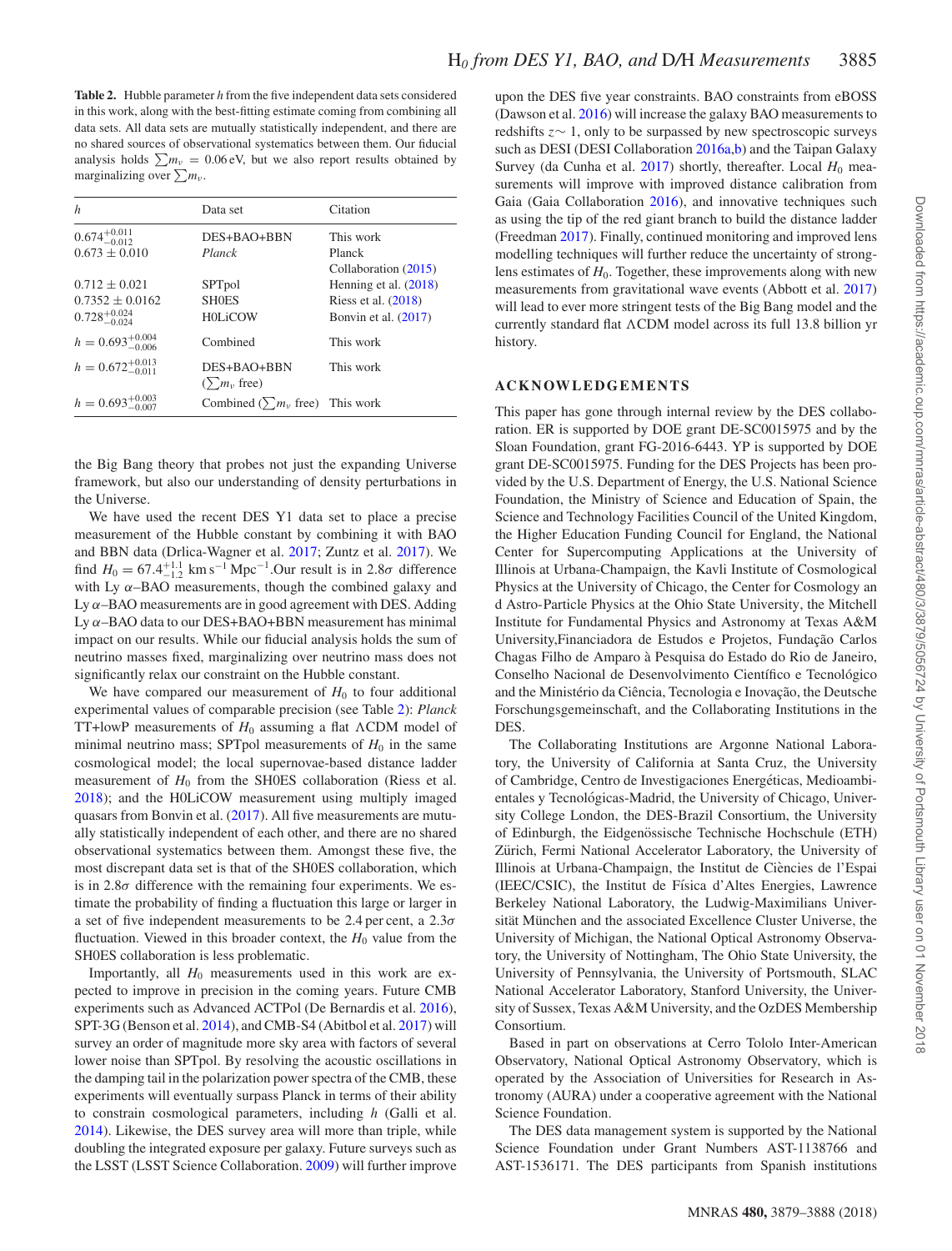# 3886 *T. M. C. et al.*

are partially supported by MINECO under grants AYA2015- 71825, ESP2015-66861, FPA2015-68048, SEV-2016-0588, SEV-2016-0597, and MDM-2015-0509, some of which include ERDF funds from the European Union. IFAE is partially funded by the CERCA program of the Generalitat de Catalunya. Research leading to these results has received funding from the European Research Council under the European Union's Seventh Framework Program (FP7/2007-2013) including ERC grant agreements 240672, 291329, and 306478. We acknowledge support from the Australian Research Council Centre of Excellence for All-sky Astrophysics (CAASTRO), through project number CE110001020.

The South Pole Telescope program is supported by the National Science Foundation through grant PLR-1248097. Partial support is also provided by the NSF Physics Frontier Center grant PHY-0114422 to the Kavli Institute of Cosmological Physics at the University of Chicago, the Kavli Foundation, and the Gordon and Betty Moore Foundation through Grant GBMF#947 to the University of Chicago.

This manuscript has been authored by Fermi Research Alliance, LLC under Contract No. DE-AC02-07CH11359 with the U.S. Department of Energy, Office of Science, Office of High Energy Physics. The United States Government retains and the publisher, by accepting the article for publication, acknowledges that the United States Government retains a non-exclusive, paid-up, irrevocable, world-wide license to publish or reproduce the published form of this manuscript, or allow others to do so, for United States Government purposes.

#### **REFERENCES**

- <span id="page-7-62"></span>Abbott B. P. et al., 2017, [Nature,](http://dx.doi.org/ 10.1038/nature24471) 551, 85
- <span id="page-7-54"></span>Abitbol M. H. et al., 2017, preprint [\(arXiv:1706.02464\)](https://arxiv.org/abs/1706.02464)
- <span id="page-7-20"></span>Addison G. E., Hinshaw G., Halpern M., 2013, [MNRAS,](http://dx.doi.org/ 10.1093/mnras/stt1687) 436, 1674
- <span id="page-7-23"></span>Addison G. E., Watts D. J., Bennett C. L., Halpern M., Hinshaw G., Weiland J. L., 2017, [ApJ,](http://dx.doi.org/ 10.3847/1538-4357/aaa1ed) 853, 119
- <span id="page-7-7"></span>Alam S. et al., 2017, [MNRAS,](http://dx.doi.org/ 10.1093/mnras/stx721) 470, 2617
- <span id="page-7-10"></span>Alsing J., Heavens A., Jaffe A. H., 2017, [MNRAS,](http://dx.doi.org/ 10.1093/mnras/stw3161) 466, 3272
- <span id="page-7-47"></span>Ata M. et al., 2017, [MNRAS,](http://dx.doi.org/ 10.1093/mnras/stx2630) 473, 4773
- <span id="page-7-21"></span>Aubourg É. et al., 2015, *[Phys. Rev. D,](http://dx.doi.org/ 10.1103/PhysRevD.92.123516) 92, 123516*
- <span id="page-7-45"></span>Bautista J. E. et al., 2017, [A&A,](http://dx.doi.org/ 10.1051/0004-6361/201730533) 603, A12
- <span id="page-7-49"></span>Bennett C. L., Larson D., Weiland J. L., Hinshaw G., 2014, [ApJ,](http://dx.doi.org/10.1088/0004-637X/794/2/135) 794, 135
- <span id="page-7-53"></span>Benson B. A. et al., 2014, in Proc. SPIE Conf. Ser. Vol. 9153, Millimeter, Submillimeter, and Far-Infrared Detectors and Instrumentation for Astronomy VII. SPT-3G: a next-generation cosmic microwave background polarization experiment on the South Pole telescope. SPIE, Bellingham, p. 91531P
- <span id="page-7-3"></span>Betoule M. et al., 2014, [A&A,](http://dx.doi.org/ 10.1051/0004-6361/201423413) 568, A22
- <span id="page-7-5"></span>Beutler F. et al., 2011, [MNRAS,](http://dx.doi.org/ 10.1111/j.1365-2966.2011.19250.x) 416, 3017
- <span id="page-7-8"></span>Bonvin V. et al., 2017, [MNRAS,](http://dx.doi.org/10.1093/mnras/stw3006) 465, 4914
- <span id="page-7-33"></span>Cawthon R. et al., 2017, preprint [\(arXiv:1712.07298\)](https://arxiv.org/abs/1712.07298)
- <span id="page-7-43"></span>Chen Y., Kumar S., Ratra B., 2017, [ApJ,](http://dx.doi.org/ 10.3847/1538-4357/835/1/86) 835, 86
- <span id="page-7-0"></span>Cooke R. J., Pettini M., Nollett K. M., Jorgenson R., 2016, [ApJ,](http://dx.doi.org/ 10.3847/0004-637X/830/2/148) 830, 148 (C16)
- <span id="page-7-60"></span>da Cunha E. et al., 2017, [Publ. Astron. Soc. Aust.,](http://dx.doi.org/ 10.1017/pasa.2017.41) 34, e047
- <span id="page-7-31"></span>Davis C. et al., 2017, preprint [\(arXiv:1710.02517\)](https://arxiv.org/abs/1710.02517)
- <span id="page-7-57"></span>Dawson K. S. et al., 2016, [AJ,](http://dx.doi.org/ 10.3847/0004-6256/151/2/44) 151, 44
- <span id="page-7-52"></span>De Bernardis F. et al., 2016, in Proc. SPIE Conf. Ser. Vol. 9910, Observatory Operations: Strategies, Processes, and Systems VI. SPIE, Bellingham. p. 991014
- <span id="page-7-11"></span>DES Collaboration, 2017, preprint [\(arXiv:1708.01530\)](https://arxiv.org/abs/1708.01530)
- <span id="page-7-58"></span>DESI Collaboration, 2016a, preprint [\(arXiv:1611.00036\)](https://arxiv.org/abs/1611.00036)
- <span id="page-7-59"></span>DESI Collaboration, 2016b, preprint [\(arXiv:1611.00037\)](http://arxiv.org/abs/e-prints)
- <span id="page-7-51"></span>Drlica-Wagner A. et al., 2017, [ApJS,](http://dx.doi.org/ 10.3847/1538-4365/aab4f5) 235, 33
- <span id="page-7-46"></span>du Mas des Bourboux H. et al., 2017, [A&A,](http://dx.doi.org/ 10.1051/0004-6361/201731731) 608, A130
- <span id="page-7-25"></span>Elvin-Poole J. et al., 2017, preprint [\(arXiv:1708.01536\)](https://arxiv.org/abs/1708.01536)
- <span id="page-7-40"></span>Feeney S. M., Mortlock D. J., Dalmasso N., 2018, [MNRAS,](http://dx.doi.org/10.1093/mnras/sty418) 476, 3861
- <span id="page-7-48"></span>Feeney S. M., Peiris H. V., Williamson A. R., Nissanke S. M., Mortlock D. J., Alsing J., Scolnic D., 2018, preprint [\(arXiv:e-prints\)](http://arxiv.org/abs/e-prints)
- <span id="page-7-22"></span>Fields B. D., Molaro P., Sarkar S., 2014, preprint [\(arXiv:1412.1408\)](https://arxiv.org/abs/1412.1408)
- <span id="page-7-24"></span>Fixsen D. J., 2009, [ApJ,](http://dx.doi.org/ 10.1088/0004-637X/707/2/916) 707, 916
- <span id="page-7-41"></span>Follin B., Knox L., 2018, [MNRAS,](http://dx.doi.org/ 10.1093/mnras/sty720) 477, 4534
- <span id="page-7-18"></span>Freedman W. L., 2017, [Nature Astron.,](http://dx.doi.org/10.1038/s41550-017-0121) 1, 0121
- <span id="page-7-17"></span>Freedman W. L. et al., 2012, [ApJ,](http://dx.doi.org/10.1088/0004-637X/758/1/24) 758, 24
- <span id="page-7-61"></span>Gaia Collaboration, 2016, [A&A,](http://dx.doi.org/ 10.1051/0004-6361/201629272) 595, A1
- <span id="page-7-55"></span>Galli S. et al., 2014, [Phys. Rev. D,](http://dx.doi.org/ 10.1103/PhysRevD.90.063504) 90, 063504
- <span id="page-7-32"></span>Gatti M. et al., 2017, [MNRAS,](http://dx.doi.org/10.1093/mnras/sty466) 477, 1664
- <span id="page-7-4"></span>Gaztañaga E., Cabré A., Hui L., 2009, [MNRAS,](http://dx.doi.org/10.1111/j.1365-2966.2009.15405.x) 399, 1663
- <span id="page-7-42"></span>Gaztañaga E., Miquel R., Sánchez E., 2009, *Phys. Rev. Lett.*, 103, 091302
- <span id="page-7-2"></span>Henning J. W. et al., 2018, [ApJ,](http://dx.doi.org/10.3847/1538-4357/aa9ff4) 852, 97
- <span id="page-7-12"></span>Hildebrandt H. et al., 2017, [MNRAS,](http://dx.doi.org/ 10.1093/mnras/stw2805) 465, 1454
- <span id="page-7-30"></span>Hoyle B. et al., 2017, [MNRAS,](http://dx.doi.org/ 10.1093/mnras/sty957) 478, 592
- <span id="page-7-27"></span>Krause E. et al., 2017, preprint [\(arXiv:1706.09359\)](https://arxiv.org/abs/1706.09359)
- <span id="page-7-36"></span>Lesgourgues J., Pastor S., 2006, [Phys. Rep.,](http://dx.doi.org/ 10.1016/j.physrep.2006.04.001) 429, 307
- <span id="page-7-63"></span>Lewis A., Bridle S., 2002, [Phys. Rev. D,](http://dx.doi.org/ 10.1103/PhysRevD.66.103511) 66, 103511
- <span id="page-7-50"></span>Lin W., Ishak M., 2017, [Phys. Rev. D,](http://dx.doi.org/ 10.1103/PhysRevD.96.083532) 96, 083532
- <span id="page-7-39"></span>Louis T. et al., 2017, [JCAP,](http://dx.doi.org/ 10.1088/1475-7516/2017/06/031) 6, 031
- <span id="page-7-56"></span>LSST Science Collaboration, 2009, preprint [\(arXiv:0912.0201\)](http://arxiv.org/abs/0912.0201)
- <span id="page-7-34"></span>MacCrann N. et al., 2018, preprint [\(arXiv:1803.09795\)](https://arxiv.org/abs/1803.09795)
- <span id="page-7-9"></span>Mandelbaum R. et al., 2013, [MNRAS,](http://dx.doi.org/ 10.1093/mnras/stt572) 432, 1544
- <span id="page-7-37"></span>Olive K. A. et al., 2014, [Chin. Phys.,](http://dx.doi.org/10.1088/1674-1137/38/9/090001) 38, 090001
- <span id="page-7-1"></span>Planck Collaboration, 2015, [A&A,](http://dx.doi.org/ 10.1051/0004-6361/201525787) 594, A14
- <span id="page-7-38"></span>Planck Collaboration, 2016, [A&A,](http://dx.doi.org/10.1051/0004-6361/201628890) 596, A107
- <span id="page-7-26"></span>Prat J. et al., 2017, preprint [\(arXiv:1708.01537\)](https://arxiv.org/abs/1708.01537)
- <span id="page-7-19"></span>Riess A. G. et al., 2016, [ApJ,](http://dx.doi.org/ 10.3847/0004-637X/826/1/56) 826, 56
- <span id="page-7-16"></span>Riess A. G. et al., 2018, [ApJ,](http://dx.doi.org/ 10.3847/1538-4357/aac82e) 861, 126
- <span id="page-7-6"></span>Ross A. J., Samushia L., Howlett C., Percival W. J., Burden A., Manera M., 2015, [MNRAS,](http://dx.doi.org/ 10.1093/mnras/stv154) 449, 835
- <span id="page-7-28"></span>Rozo E. et al., 2016, [MNRAS,](http://dx.doi.org/ 10.1093/mnras/stw1281) 461, 1431
- <span id="page-7-13"></span>Troxel M. A. et al., 2017, preprint [\(arXiv:1708.01538\)](https://arxiv.org/abs/1708.01538)
- <span id="page-7-35"></span>Troxel M. A. et al., 2018, [MNRAS,](http://dx.doi.org/10.1093/mnras/sty1889) 479, 4998
- <span id="page-7-14"></span>van Uitert E. et al., 2017, [MNRAS,](http://dx.doi.org/ 10.1093/mnras/sty551) 476, 4662
- <span id="page-7-15"></span>Weinberg S., 1989, [Rev. Mod. Phys.,](http://dx.doi.org/10.1103/RevModPhys.61.1) 61, 1
- <span id="page-7-44"></span>Wyman M., Rudd D. H., Vanderveld R. A., Hu W., 2014, [Phys. Rev. Lett.,](http://dx.doi.org/ 10.1103/PhysRevLett.112.051302) 112, 051302
- <span id="page-7-64"></span>Zuntz J. et al., 2015, [Astron. Comput.,](http://dx.doi.org/ 10.1016/j.ascom.2015.05.005) 12, 45
- <span id="page-7-29"></span>Zuntz J. et al., 2017, preprint [\(arXiv:1708.01533\)](https://arxiv.org/abs/1708.01533)

## **APPENDIX A: IMPORTANCE SAMPLING WITH NUISANCE PARAMETERS**

The SPTpol likelihood was written as a CosmoMC (Lewis & Bridle [2002\)](#page-7-63) module, whereas the DES likelihood was written as a CosmoSIS (Zuntz et al. [2015\)](#page-7-64) module. This difference makes it difficult to run a combined chain. Consequently, we rely on importance sampling, evaluating the SPTpol likelihood at each of the links of the DES+BAO+BBN+*Planck* chains. However, the SPTpol likelihood includes several nuisance parameters, including the two which are not prior dominated:  $A_{80}^{EE}$ , the EE dust amplitude; and  $D_{3000}^{PSEE}$ , the EE Poisson foreground amplitude. One must correctly account for these nuisance parameters in the calculation. We describe how we do so here.

Consider two experiments *A* and *B*. The two experiments share a set of parameters *p*, but each experiment additionally contains a set of nuisance parameters exclusive to itself, namely  $q_A$  and  $q_B$ . Given an arbitrary function  $f(p, q_A, q_B)$ , we wish to be able to evaluate

$$
\langle f \rangle = \int d\rho dq_A dq_B L_A(p, q_A) L_B(p, q_B)
$$
  
 
$$
\times P_0(p) P_0(q_A) P_0(q_B) f(p, q_A, q_B), \tag{A1}
$$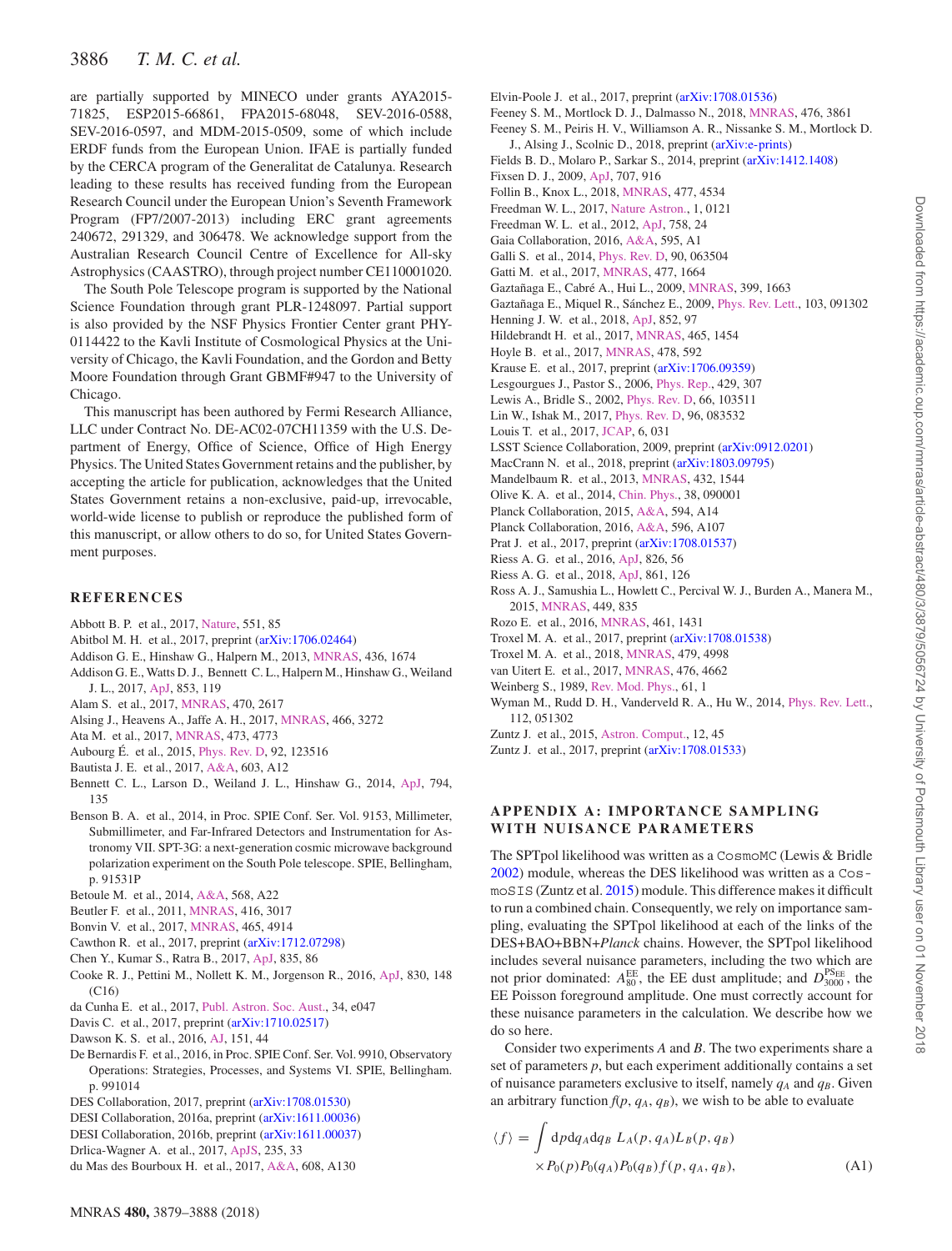Where  $L_X$  is the likelihood for experiment *X* and  $P_0$  represents the priors for different parameter sets. We assume here that the experiments are independent of each other, and that the priors on *p*,  $q_A$ , and  $q_B$  are separable.

We wish to importance sample MCMC results from experiment A using the likelihood from experiment B. In order to efficiently sample the parameter space spanned by  $q_B$ , we multiply and divide the integrand by  $G(q_B)$ , where G is a probability distribution chosen to be wider than the posterior of  $q_B$  (as estimated from the chains of experiment *B* alone). We can rewrite the above expression as

$$
\langle f \rangle = \int d\rho dq_A dq_B \left[ L_A(p, q_A) P_0(p) P_0(q_A) P_0(q_B) G(q_B) \right] \times \left[ \frac{L_B(p, q_B)}{G(q_B)} f(p, q_A, q_B) \right] = \left\langle \frac{L_B}{G} f \right\rangle_A, \tag{A2}
$$

where the last expectation value refers to evaluating the expectation value of the function  $f L_B/G$  over the distribution  $L_A(p, q_A)P_0(p)P_0(q_A)P_0(q_B)G(q_B)$ . Note this distribution is separable in  $(p,q_A)$ , and  $q_B$ . Random draws from  $L_A(p,q_A)P_0(p)P_0(q_A)$ are given by the chain from experiment *A*, while we can readily sample from the distribution  $P_0(q_B)G(q_B)$ . To decrease the numerical noise of the integration over the nuisance parameters, we sample 20 different sets of  $q_B$  values for each link in  $p$ . We found this was sufficient to achieve good convergence and explicitly tested using chains with both half as many points and twice as many points.

In short, to importance sample the SPTpol likelihood, we first oversample the DES chain according to the weights. For each link, we assign nuisance parameters for SPTpol by randomly drawing from the distribution  $P_0(q_B)G(q_B)$ . Each link is then assigned a weight of  $L_B/G$ .

Finally, to achieve more efficient sampling of the posterior of the combined DES+BAO+BBN+*Planck*+SPTpol chain, we further modified our method as follows. First, we used the SPTpol chain to compute the parameter covariance matrix. We use this to define a Gaussian approximation  $G_{\text{SPT}}$  to the SPT likelihood. This Gaussian approximation is then included in the DES+BAO+BBN+*Planck* chain, and the assigned weight to each link becomes  $L_{\text{SPT}}/(G \times$ *G*<sub>SPT</sub> $)$ .

<span id="page-8-0"></span><sup>1</sup>*Cerro Tololo Inter-American Observatory, National Optical Astronomy Observatory, Casilla 603, La Serena, Chile*

<span id="page-8-1"></span><sup>2</sup>*Department of Physics and Electronics, Rhodes University, PO Box 94, Grahamstown 6140, South Africa*

<span id="page-8-2"></span><sup>3</sup>*Department of Physics & Astronomy, University College London, Gower Street, London WC1E 6BT, UK*

<span id="page-8-3"></span><sup>4</sup>*Fermi National Accelerator Laboratory, P. O. Box 500, Batavia, IL 60510, USA*

<span id="page-8-4"></span><sup>5</sup>*LSST, 933 North Cherry Avenue, Tucson, AZ 85721, USA*

<span id="page-8-6"></span><sup>6</sup>*Department of Astronomy and Astrophysics, University of Chicago, Chicago, IL 60637, USA*

<span id="page-8-7"></span><sup>7</sup>*Kavli Institute for Cosmological Physics, University of Chicago, Chicago, IL 60637, USA*

<span id="page-8-8"></span><sup>8</sup>*Observatories of the Carnegie Institution of Washington, 813 Santa Barbara St, Pasadena, CA 91101, USA*

<span id="page-8-9"></span><sup>9</sup>*Department of Physics and Astronomy, University of Pennsylvania, Philadelphia, PA 19104, USA*

<span id="page-8-10"></span><sup>10</sup>*CNRS, UMR 7095, Institut d'Astrophysique de Paris, F-75014 Paris, France*

<span id="page-8-11"></span><sup>11</sup>*Sorbonne Universites, UPMC Univ Paris 06, UMR 7095, Institut ´ d'Astrophysique de Paris, F-75014 Paris, France*

<span id="page-8-12"></span><sup>12</sup>*Kavli Institute for Particle Astrophysics & Cosmology, P. O. Box 2450, Stanford University, Stanford, CA 94305, USA*

<span id="page-8-14"></span><span id="page-8-13"></span><sup>13</sup>*SLAC National Accelerator Laboratory, Menlo Park, CA 94025, USA* <sup>14</sup>Observatório Nacional, Rua Gal. José Cristino 77, Rio de Janeiro RJ -*20921-400, Brazil*

<span id="page-8-15"></span><sup>15</sup>*Laboratorio Interinstitucional de e-Astronomia - LIneA, Rua Gal. Jos ´ e´ Cristino 77, Rio de Janeiro RJ - 20921-400, Brazil*

<span id="page-8-16"></span><sup>16</sup>*Department of Astronomy, University of Illinois, 1002 W. Green Street, Urbana, IL 61801, USA*

<span id="page-8-17"></span><sup>17</sup>*National Center for Supercomputing Applications, 1205 West Clark St., Urbana, IL 61801, USA*

<span id="page-8-18"></span><sup>18</sup> Institut de Física d'Altes Energies (IFAE), The Barcelona Institute of *Science and Technology, Campus UAB, E-08193 Bellaterra (Barcelona), Spain*

<span id="page-8-19"></span><sup>19</sup>*Institute of Space Sciences, IEEC-CSIC, Campus UAB, Carrer de Can Magrans, s/n, E-08193 Barcelona, Spain*

<span id="page-8-20"></span><sup>20</sup>*High Energy Physics Division, Argonne National Laboratory, 9700 S. Cass Avenue, Argonne, IL 60439, USA*

<span id="page-8-22"></span><span id="page-8-21"></span><sup>21</sup>*Department of Physics, IIT Hyderabad, Kandi, Telangana 502285, India* <sup>22</sup> Faculty of Physics, Ludwig-Maximilians-Universität, Scheiner str 1, D-*81679 Munich, Germany*

<span id="page-8-23"></span><sup>23</sup>*Excellence Cluster Universe, Boltzmannstr. 2, D-85748 Garching, Germany*

<span id="page-8-24"></span><sup>24</sup>*Department of Astronomy, University of Michigan, Ann Arbor, MI 48109, USA*

<span id="page-8-25"></span><sup>25</sup>*Department of Physics, University of Michigan, Ann Arbor, MI 48109, USA*

<span id="page-8-26"></span><sup>26</sup>*Instituto de Fisica Teorica UAM/CSIC, Universidad Autonoma de Madrid, E-28049 Madrid, Spain*

<span id="page-8-27"></span><sup>27</sup> Universitäts-Sternwarte, Fakultät für Physik, Ludwig-Maximilians Uni-

*versitat M¨ unchen, Scheiner str 1, D-81679M ¨ unchen, Germany ¨* <sup>28</sup>*Institute of Astronomy, University of Cambridge, Madingley Road, Cam-*

<span id="page-8-28"></span>*bridge CB3 0HA, UK*

<span id="page-8-29"></span><sup>29</sup>*Kavli Institute for Cosmology, University of Cambridge, Madingley Road, Cambridge CB3 0HA, UK*

<span id="page-8-30"></span><sup>30</sup>*Department of Physics, ETH Zurich, Wolfgang-Pauli-Strasse 16, CH-8093 Zurich, Switzerland*

<span id="page-8-31"></span><sup>31</sup>*Department of Physics, The Ohio State University, Columbus, OH 43210, USA*

<span id="page-8-5"></span><sup>32</sup>*Center for Cosmology and Astro-Particle Physics, The Ohio State University, Columbus, OH 43210, USA*

<span id="page-8-32"></span><sup>33</sup>*Max Planck Institute for Extraterrestrial Physics, Giessenbachstrasse, D-85748 Garching, Germany*

<span id="page-8-33"></span><sup>34</sup>*Astronomy Department, University of Washington, Box 351580, Seattle, WA 98195, USA*

<span id="page-8-35"></span><span id="page-8-34"></span><sup>35</sup>*Santa Cruz Institute for Particle Physics, Santa Cruz, CA 95064, USA* <sup>36</sup>*Jet Propulsion Laboratory, California Institute of Technology, 4800 Oak Grove Dr., Pasadena, CA 91109, USA*

<span id="page-8-37"></span><span id="page-8-36"></span><sup>37</sup>*Australian Astronomical Observatory, North Ryde NSW 2113, Australia* <sup>38</sup>*Argonne National Laboratory, 9700 South Cass Avenue, Lemont, IL 60439, USA*

<span id="page-8-38"></span><sup>39</sup>*Institute for Astronomy, University of Edinburgh, Edinburgh EH9 3HJ, UK*

<span id="page-8-39"></span><sup>40</sup>*Departamento de F´ısica Matematica, Instituto de F ´ ´ısica, Universidade de Sao Paulo, CP 66318, S ˜ ao Paulo SP 05314-970, Brazil ˜*

<span id="page-8-40"></span><sup>41</sup>*Institut d'Astrophysique de Paris, F-75014 Paris, France*

<span id="page-8-41"></span><sup>42</sup>*Department of Physics and Astronomy, George P. and Cynthia Woods Mitchell Institute for Fundamental Physics and Astronomy, Texas A&M University, College Station, TX 77843, USA*

<span id="page-8-42"></span><sup>43</sup> Institució Catalana de Recerca i Estudis Avançats, E-08010 Barcelona, *Spain*

<span id="page-8-43"></span><sup>44</sup>*Dunlap Institute for Astronomy and Astrophysics, University of Toronto, 50 St George St, Toronto ON M5S 3H4, Canada*

<span id="page-8-44"></span><sup>45</sup>*Lawrence Berkeley National Laboratory, 1 Cyclotron Road, Berkeley, CA 94720, USA*

<span id="page-8-45"></span><sup>46</sup>*Department of Physics, University of Arizona, Tucson, AZ 85721, USA*

<span id="page-8-47"></span><span id="page-8-46"></span><sup>47</sup>*School of Physics, University of Melbourne, Parkville VIC 3010, Australia* <sup>48</sup>*Centro de Investigaciones Energeticas, Medioambientales y Tecnol ´ ogicas ´ (CIEMAT), Madrid, Spain*